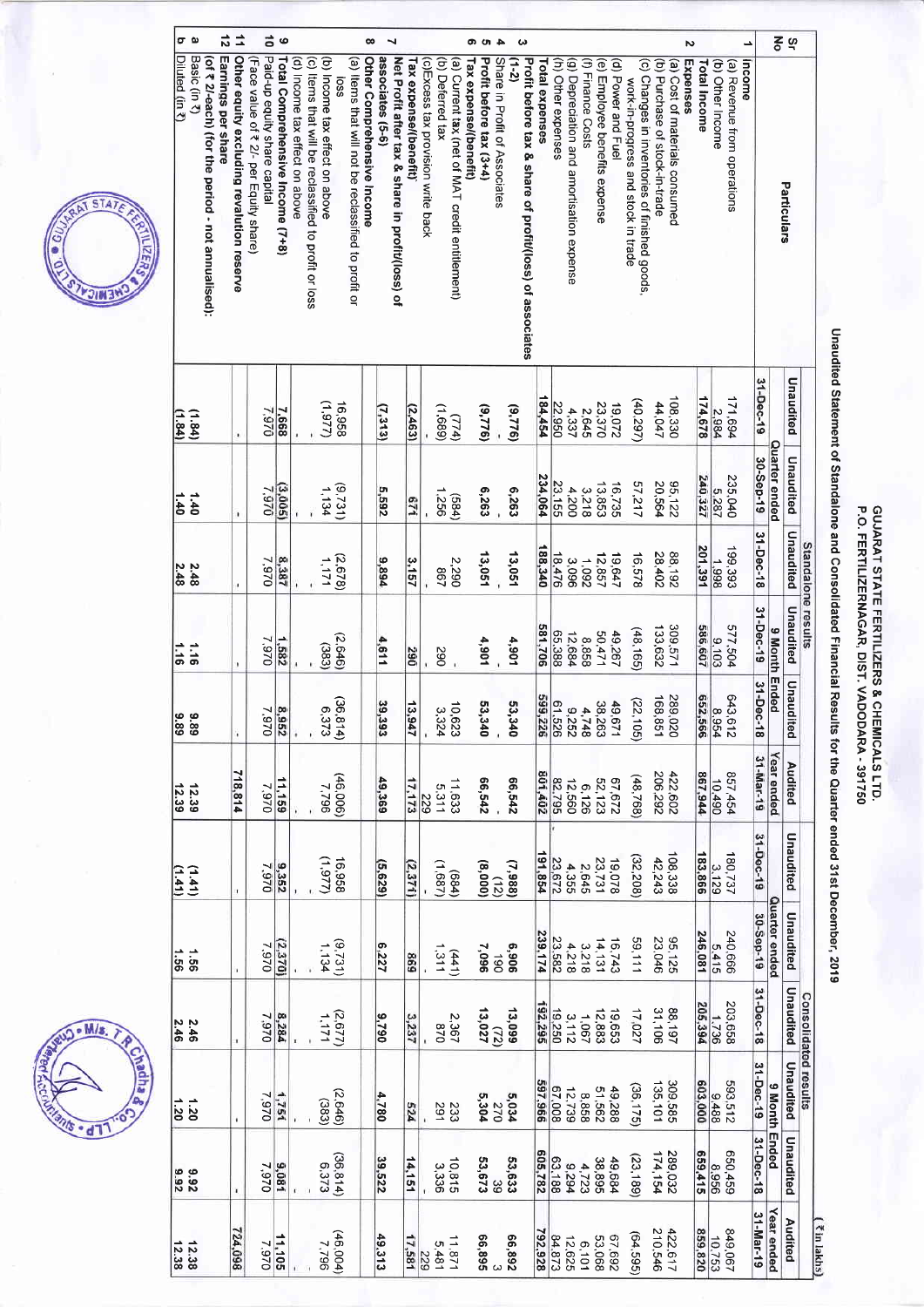### GUJARAT STATE FERTILIZERS & CHEMICALS LTD.<br>P.O. FERTILIZERNAGAR, DIST. VADODARA - 391750

# Unaudited Statement of Standalone and Consolidated Financial Results for the Quarter ended 31st December, 2019

(₹in lakhs)

| 종<br>ပ္ခ<br>e<br>ల<br>ల్<br>ਤ<br>$\overline{c}$<br>ਤ<br>్ర<br>Ξ<br>ల<br>లె<br>ω<br>N<br><b>Unallocated</b><br>Fertilizer Products<br>Fertilizer Products<br>Segments liabilities<br>Unallocated .<br>Fertilizer Products<br>Segments assets<br>Industrial Products<br><b>Fertilizer Products</b><br>Segment Result: (Profit (+) / Loss (-) before<br><b>Segment Revenue</b><br>Industrial Products<br><b>Industrial Products</b><br><b>Total Liabilities</b><br>Less: (i) Finance costs<br>Tax and Finance cost<br>Revenue From Operations<br>Less: Inter Segment Revenue<br>Total<br>Industrial Products<br><b>I</b> etal<br><b>Total Assets</b><br><b>Profit Before Tax</b><br>: (ii) Other unallocable expenses<br>(iii) Unallocable income<br>Particulars |
|---------------------------------------------------------------------------------------------------------------------------------------------------------------------------------------------------------------------------------------------------------------------------------------------------------------------------------------------------------------------------------------------------------------------------------------------------------------------------------------------------------------------------------------------------------------------------------------------------------------------------------------------------------------------------------------------------------------------------------------------------------------|
|                                                                                                                                                                                                                                                                                                                                                                                                                                                                                                                                                                                                                                                                                                                                                               |
|                                                                                                                                                                                                                                                                                                                                                                                                                                                                                                                                                                                                                                                                                                                                                               |
|                                                                                                                                                                                                                                                                                                                                                                                                                                                                                                                                                                                                                                                                                                                                                               |
|                                                                                                                                                                                                                                                                                                                                                                                                                                                                                                                                                                                                                                                                                                                                                               |
|                                                                                                                                                                                                                                                                                                                                                                                                                                                                                                                                                                                                                                                                                                                                                               |
|                                                                                                                                                                                                                                                                                                                                                                                                                                                                                                                                                                                                                                                                                                                                                               |
|                                                                                                                                                                                                                                                                                                                                                                                                                                                                                                                                                                                                                                                                                                                                                               |
|                                                                                                                                                                                                                                                                                                                                                                                                                                                                                                                                                                                                                                                                                                                                                               |
|                                                                                                                                                                                                                                                                                                                                                                                                                                                                                                                                                                                                                                                                                                                                                               |
|                                                                                                                                                                                                                                                                                                                                                                                                                                                                                                                                                                                                                                                                                                                                                               |
|                                                                                                                                                                                                                                                                                                                                                                                                                                                                                                                                                                                                                                                                                                                                                               |
|                                                                                                                                                                                                                                                                                                                                                                                                                                                                                                                                                                                                                                                                                                                                                               |
|                                                                                                                                                                                                                                                                                                                                                                                                                                                                                                                                                                                                                                                                                                                                                               |
|                                                                                                                                                                                                                                                                                                                                                                                                                                                                                                                                                                                                                                                                                                                                                               |
|                                                                                                                                                                                                                                                                                                                                                                                                                                                                                                                                                                                                                                                                                                                                                               |
|                                                                                                                                                                                                                                                                                                                                                                                                                                                                                                                                                                                                                                                                                                                                                               |
|                                                                                                                                                                                                                                                                                                                                                                                                                                                                                                                                                                                                                                                                                                                                                               |
|                                                                                                                                                                                                                                                                                                                                                                                                                                                                                                                                                                                                                                                                                                                                                               |
|                                                                                                                                                                                                                                                                                                                                                                                                                                                                                                                                                                                                                                                                                                                                                               |
|                                                                                                                                                                                                                                                                                                                                                                                                                                                                                                                                                                                                                                                                                                                                                               |
|                                                                                                                                                                                                                                                                                                                                                                                                                                                                                                                                                                                                                                                                                                                                                               |
|                                                                                                                                                                                                                                                                                                                                                                                                                                                                                                                                                                                                                                                                                                                                                               |
|                                                                                                                                                                                                                                                                                                                                                                                                                                                                                                                                                                                                                                                                                                                                                               |
|                                                                                                                                                                                                                                                                                                                                                                                                                                                                                                                                                                                                                                                                                                                                                               |
|                                                                                                                                                                                                                                                                                                                                                                                                                                                                                                                                                                                                                                                                                                                                                               |
|                                                                                                                                                                                                                                                                                                                                                                                                                                                                                                                                                                                                                                                                                                                                                               |
|                                                                                                                                                                                                                                                                                                                                                                                                                                                                                                                                                                                                                                                                                                                                                               |